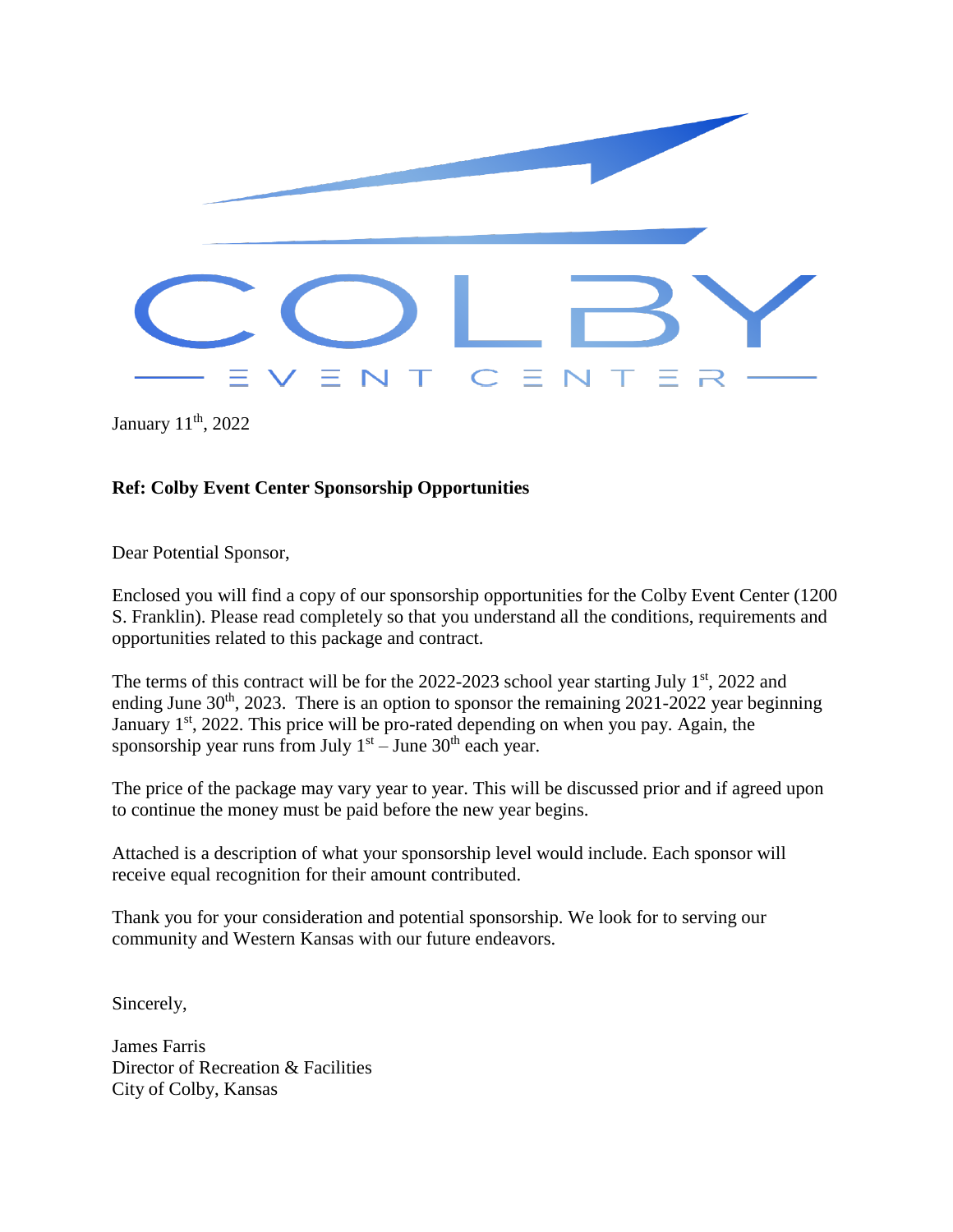### **SUBMITTAL REQUIREMENTS COLBY EVENT CENTER SPONSORSHIP OPPORTUNITIES**

#### **Submittal Deadline for 2021-2022 School Year: (Would be prorated based upon time of payment)**

#### **Submittal Deadline for 2022-2023 School Year: 1:30pm, Wednesday, June 30th , 2022**

Payment must be paid on June  $30<sup>th</sup>$  of each year. Each year the payment must be paid in full on June  $30<sup>th</sup>$ . If this payment is not received the contract is void.

For the pro-rated sponsor for the remainder of the 2021-2022 school year, the following completed forms must be completed and turned just like a full year contract. Contracts moving forward will need to be submitted by June  $30<sup>th</sup>$  of each year. For example, this first full school year of 2022-2023 the bid packet will need to be submitted by June  $30<sup>th</sup>$ , 2022.

Each year moving forward if you submit a contract mid-year you will be charged a pro-rated rate for the remainder of that year. Please note the pro-rated price is more per month than the regular year contract price.

To submit a successful bid, you will need the following:

-Contract Sheet with verified signatures -Business/Organization Contact Sheet -Any additional information seen fit for your proposed bid.

Contracts need to be delivered to the following address:

James Farris Director of Recreation & Facilities Colby Recreation Department 1200 S. Franklin Colby, KS 67701

Additional contact information: Phone: 785-460-4435 or 785-269-7685 Email: [cecdirector@cityofcolby.com](mailto:cecdirector@cityofcolby.com)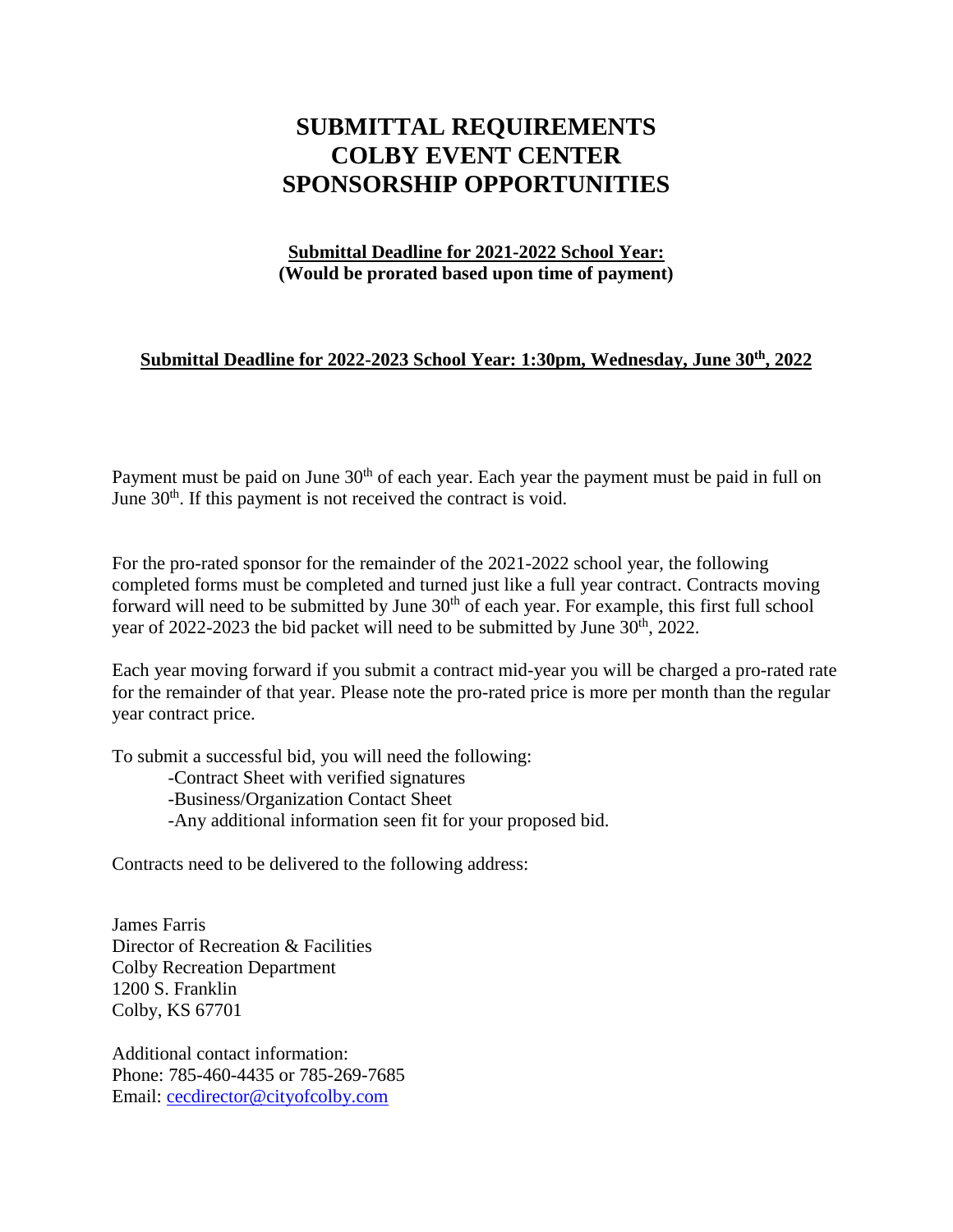## **Colby Event Center Sponsorship Contract**

Listed below is what you will receive with your sponsorship along with a stated price for the package:

- Your own ad placed on our three TV screens in our lobby as well as on our two big screens in the north gym. These ads will rotate in ten second intervals with our other sponsors throughout the day.
	- o Please note that during Middle School, High School and College games the ads will not run in the north gym, but will still in the lobby areas. During games in the north gym schools are to run their own specialized slides.
- Your logo in premium placement on our Colby Recreation website. .
- Your logo on social media posts from the Colby Event Center Facebook page thanking you for your support along with our other sponsors.
- One individualized Facebook post per year thanking you for your support.

| Price Per Year Paid by June 30 <sup>th</sup>   | $(\$2,000)$         |
|------------------------------------------------|---------------------|
| Pro-rated Price for remainder of Contract Year | $(\$200$ Per Month) |

| Verification Signature of above said price:                                      |  |  |
|----------------------------------------------------------------------------------|--|--|
|                                                                                  |  |  |
| Period of Contract: Start _____________________ to end _________________________ |  |  |
|                                                                                  |  |  |
|                                                                                  |  |  |
| <b>Additional Comments:</b>                                                      |  |  |